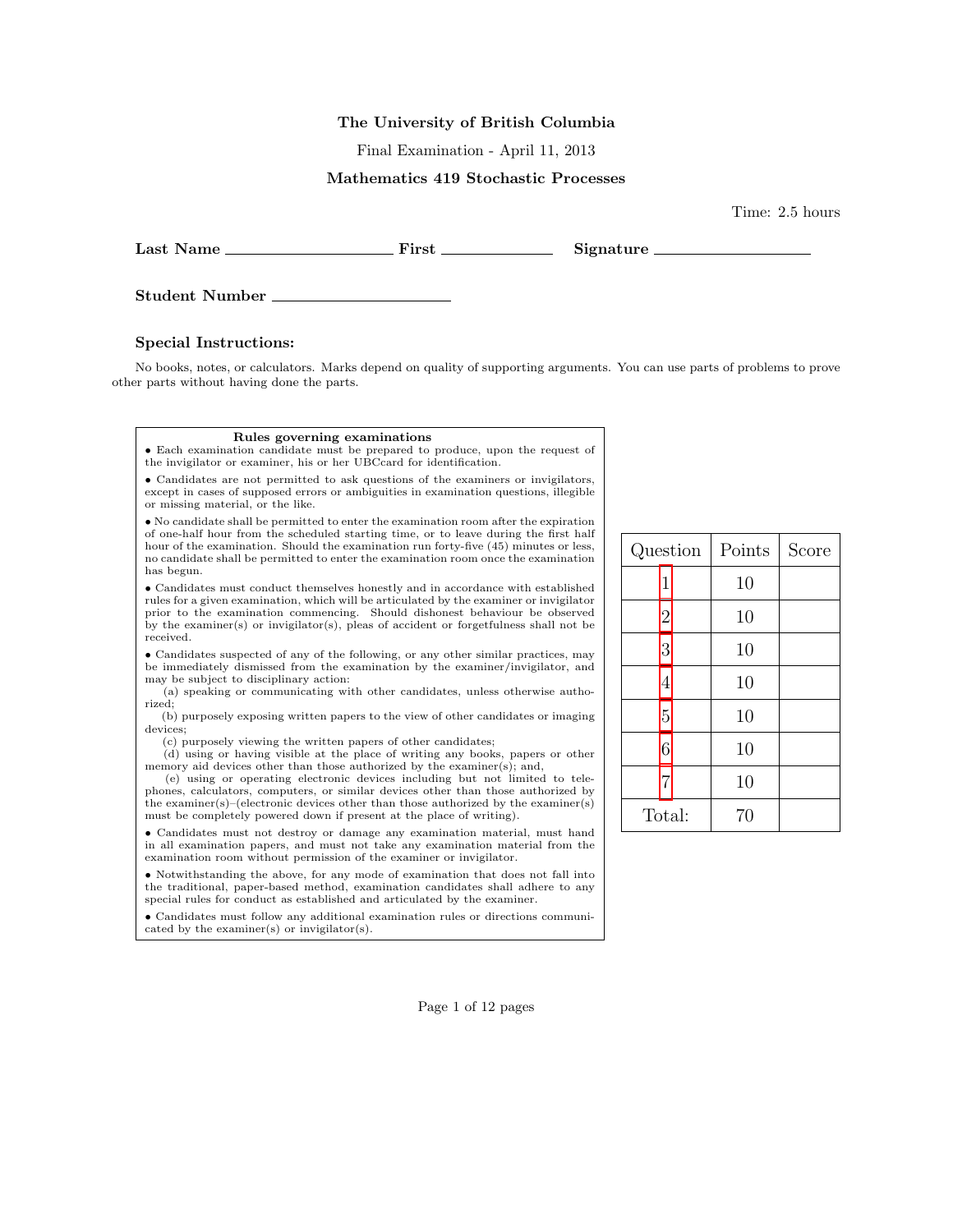When you want to use a theorem briefly state hypotheses. for example: Thm. Irreducible  $\Rightarrow \pi$  unique if  $\pi$  exists.



## <span id="page-1-1"></span>Figure 1

- <span id="page-1-0"></span>1. (10 points) Let  $S = (S_n, n = 0, 1, 2, ...)$  be a random walk on the state space V whose elements are the vertices in the graph in Figure [1.](#page-1-1) At each step the random walker moves to a nearest neighbour vertex chosen uniformly and independently.
	- (a) Find the stationary distribution  $\pi$  and write the probabilities next to the vertices in Figure [1.](#page-1-1)

(b) If the walker starts at the vertex  $c$  in the centre, what is the expected time to return?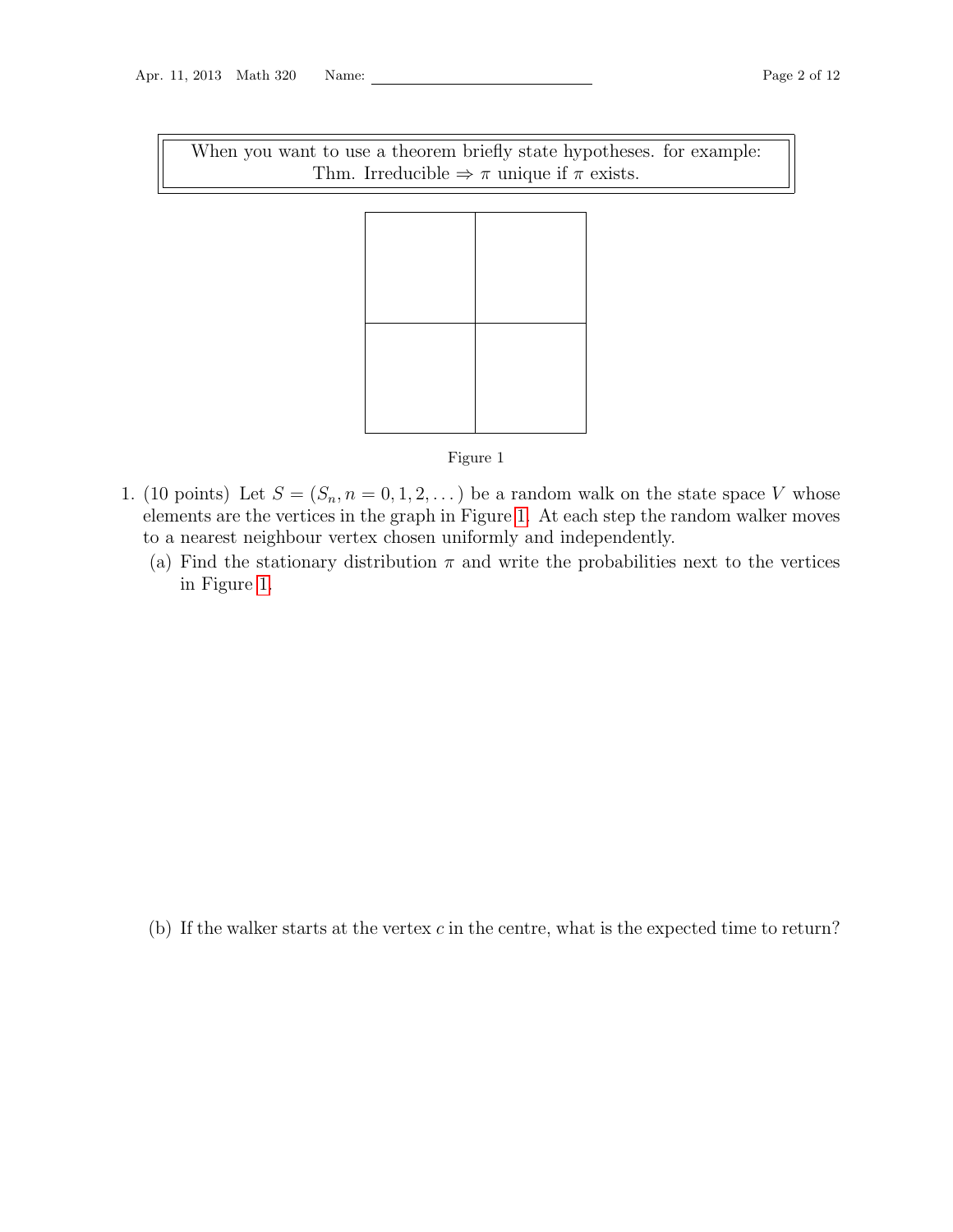(c) Does  $\mathbb{P}(S_n = x)$  converge, as  $n \to \infty$ , to  $\pi_x$  for each  $x \in V$ ?

(d) Does  $\frac{1}{n} \sum_{m=1}^{n} \mathbb{1}_{S_m=x}$ , as  $n \to \infty$ , converge to  $\pi_x$  for each  $x \in V$ ?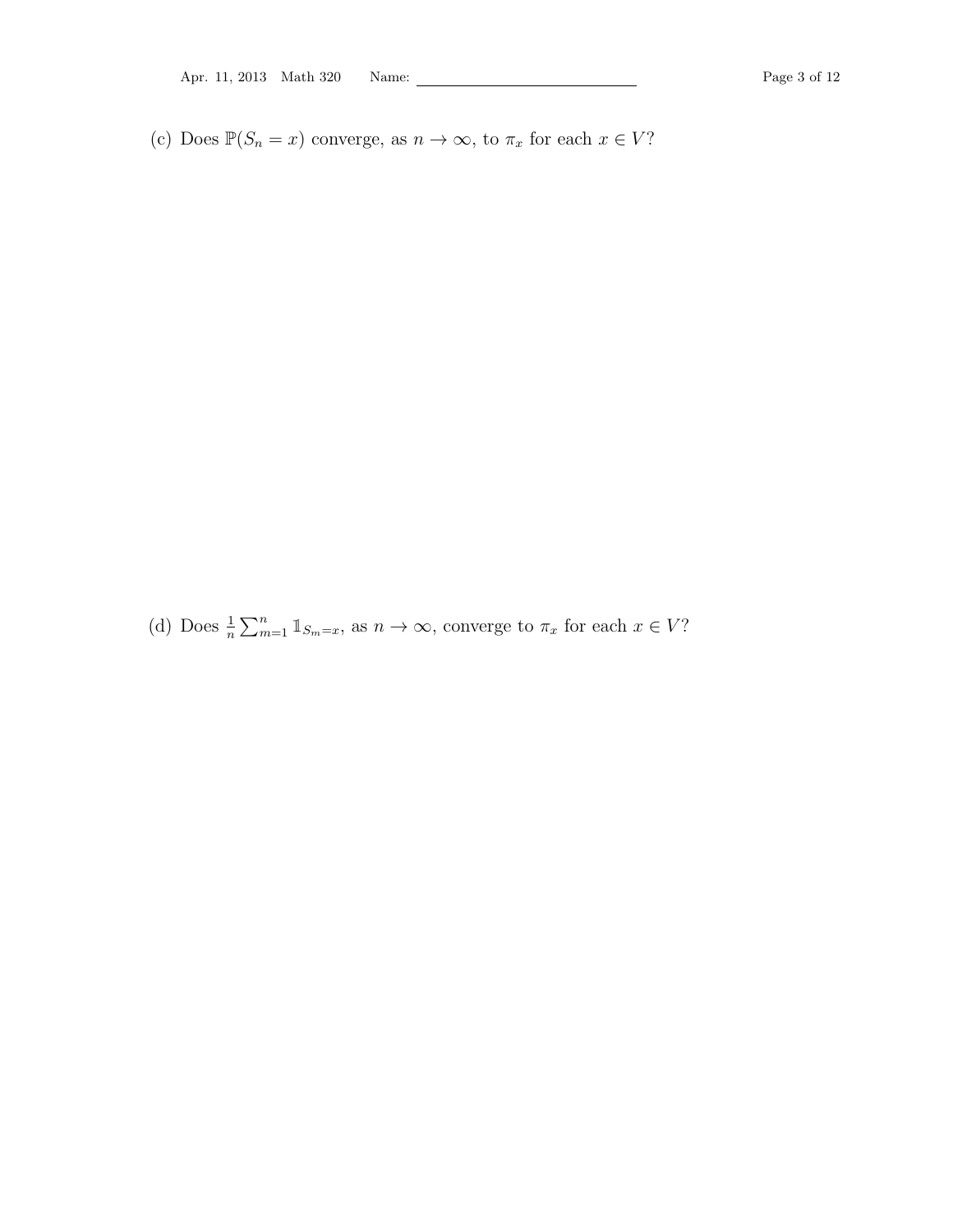<span id="page-3-0"></span>2. (10 points) Let  $X = (X_n, n = 0, 1, ...)$  be a Markov chain with transition probability matrix P and state space S; let A be a proper subset of S and let  $\tau$  be the first time  $n \geq 0$  such that  $X_n \in A$ . Suppose that  $f = (f_i, i \in S)$  is a given bounded non-negative function and  $h = (h_i, i \in S)$  solves

<span id="page-3-1"></span>
$$
h_i = \begin{cases} f_i & i \in A \\ \sum_{j \in S} P_{ij} h_j & i \notin A. \end{cases}
$$
 (1)

(a) Define the probability transition matrix  $P$  in terms of  $X$ .

(b) Suppose T is the last time  $n \geq 0$  such that  $X_n \in A$ . Is T a stopping time for X?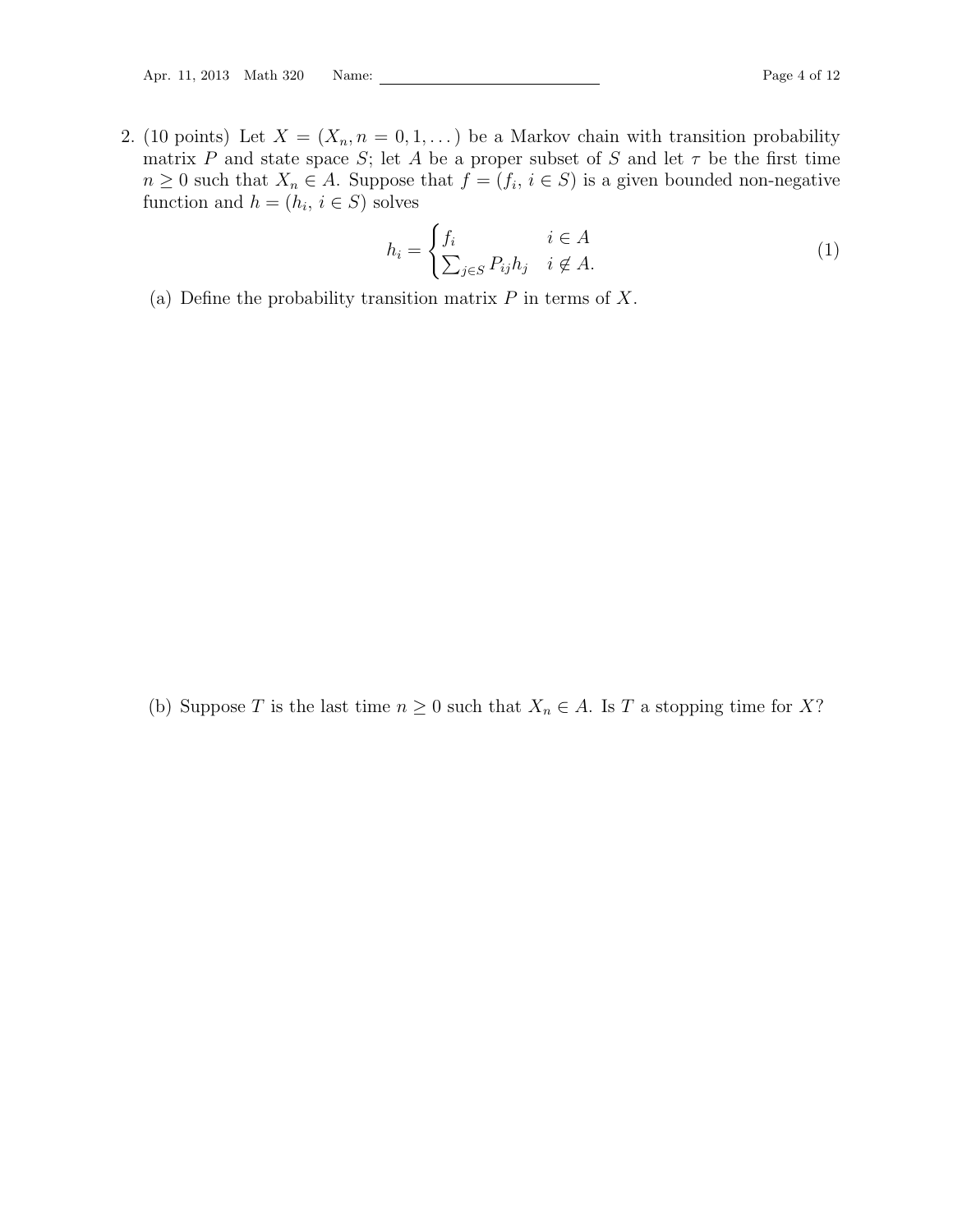(c) Suppose that  $h = (h_i, i \in S)$  is a non-negative solution to [\(1\)](#page-3-1). Show that, for  $i \notin A$ ,

$$
h_i = \mathbb{P}_i(h_{X_{\tau}} \mathbb{1}_{\tau \in \{1,2\}}) + \sum_{i_1, i_2 \in S \backslash A} P_{i i_1} P_{i_1 i_2} h_{i_2}.
$$
 (2)

(d) If  $h \geq 0$  solves [\(1\)](#page-3-1), is  $h_i = \mathbb{E}_i(f_{X_\tau} \mathbb{1}_{\tau < \infty})$  always true, sometimes true or never true?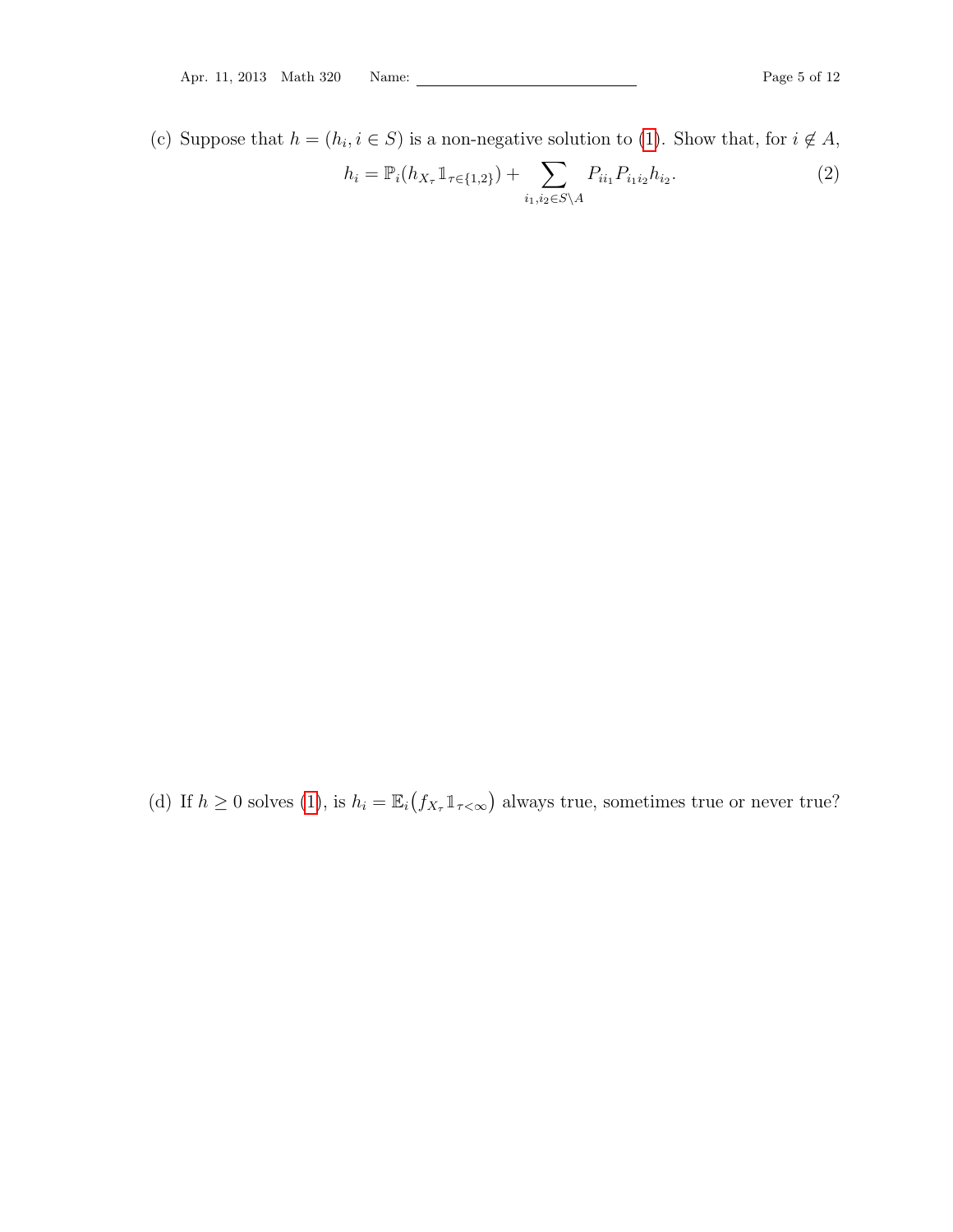- <span id="page-5-1"></span><span id="page-5-0"></span>3. (10 points) Let X be random walk on the integers  $\mathbb Z$  which moves one step to the right with probability p and one step to the left with probability  $q = 1 - p$ .
	- (a) Let  $\lambda = (\lambda_i, i \in \mathbb{Z})$  be a stationary distribution or more generally a stationary vector with nonnegative components. What equations express stationarity? Give the answer in terms of  $P$  and then in terms of  $p$ .

<span id="page-5-2"></span>(b) One solution to part[\(a\)](#page-5-1) is  $\lambda_i = 1$ . Find all solutions when  $p \in \left[\frac{1}{2}\right]$  $(\frac{1}{2}, 1).$ 

(c) What is a positively recurrent state? Let  $p = \frac{1}{2}$  $\frac{1}{2}$ . How can you deduce from your answer to part[\(b\)](#page-5-2) implies that all states are not positively recurrent?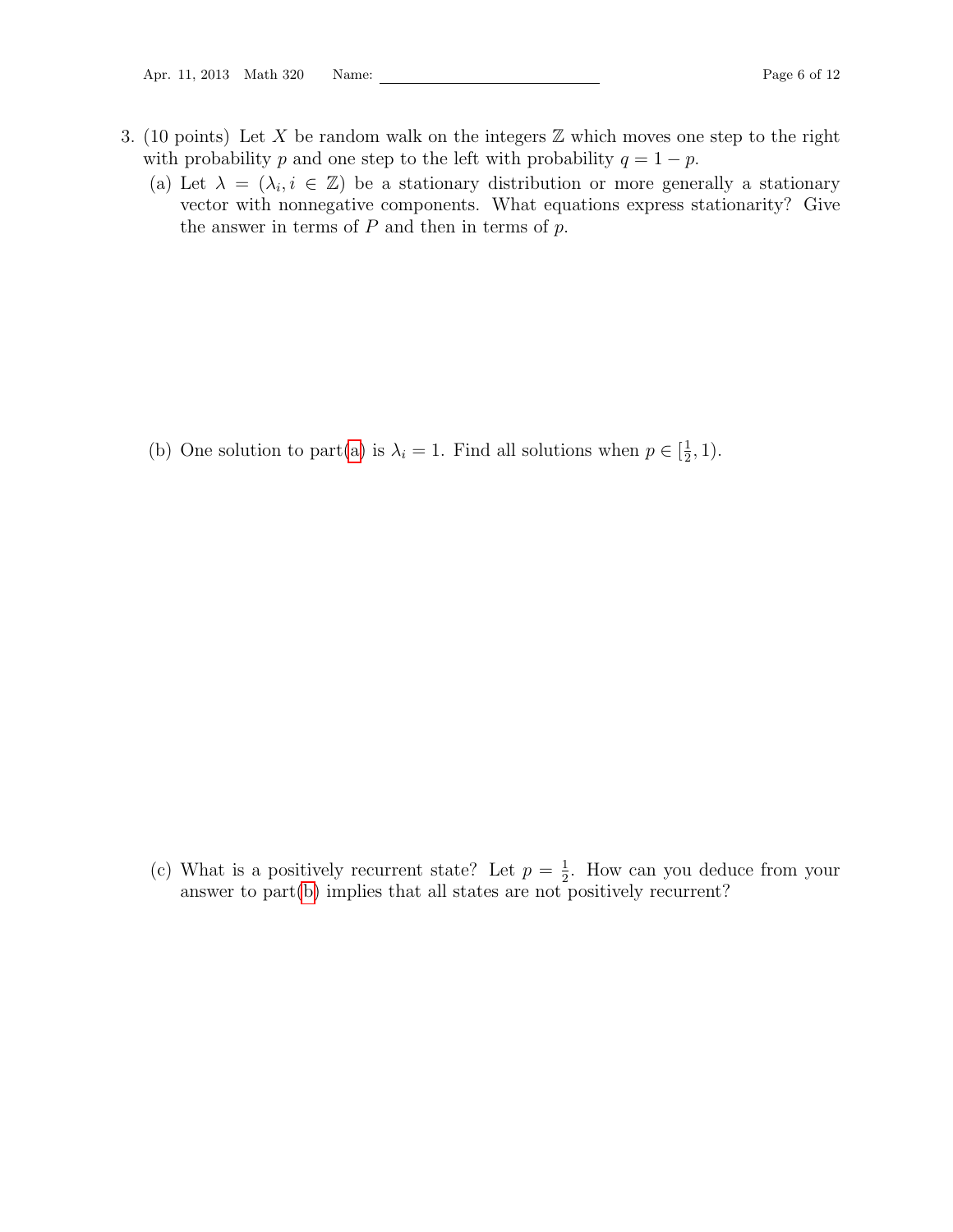- <span id="page-6-0"></span>4. (10 points) At all times  $n = 0, 1, \ldots$ , an urn contains N balls; some are black and the others are white. Let  $X_n$  be the number of white balls in the urn at time n. Independently of  $X_n$  a ball is chosen uniformly at random from the urn. Independently of  $X_n$  and the choice the chosen ball is replaced by a white ball with probability  $p$  and with a black ball with probability  $q = 1 - p$ , where  $p \in (0, 1)$ .
	- (a) Find formulas in terms of  $N, i, p, q$  for the transition probabilities  $p_{i,i+1}, p_{i,i}, p_{i,i-1}$ and check your answers (probabilities sum to one).

(b) Explain by a theorem why X has a unique stationary distribution  $\pi$ .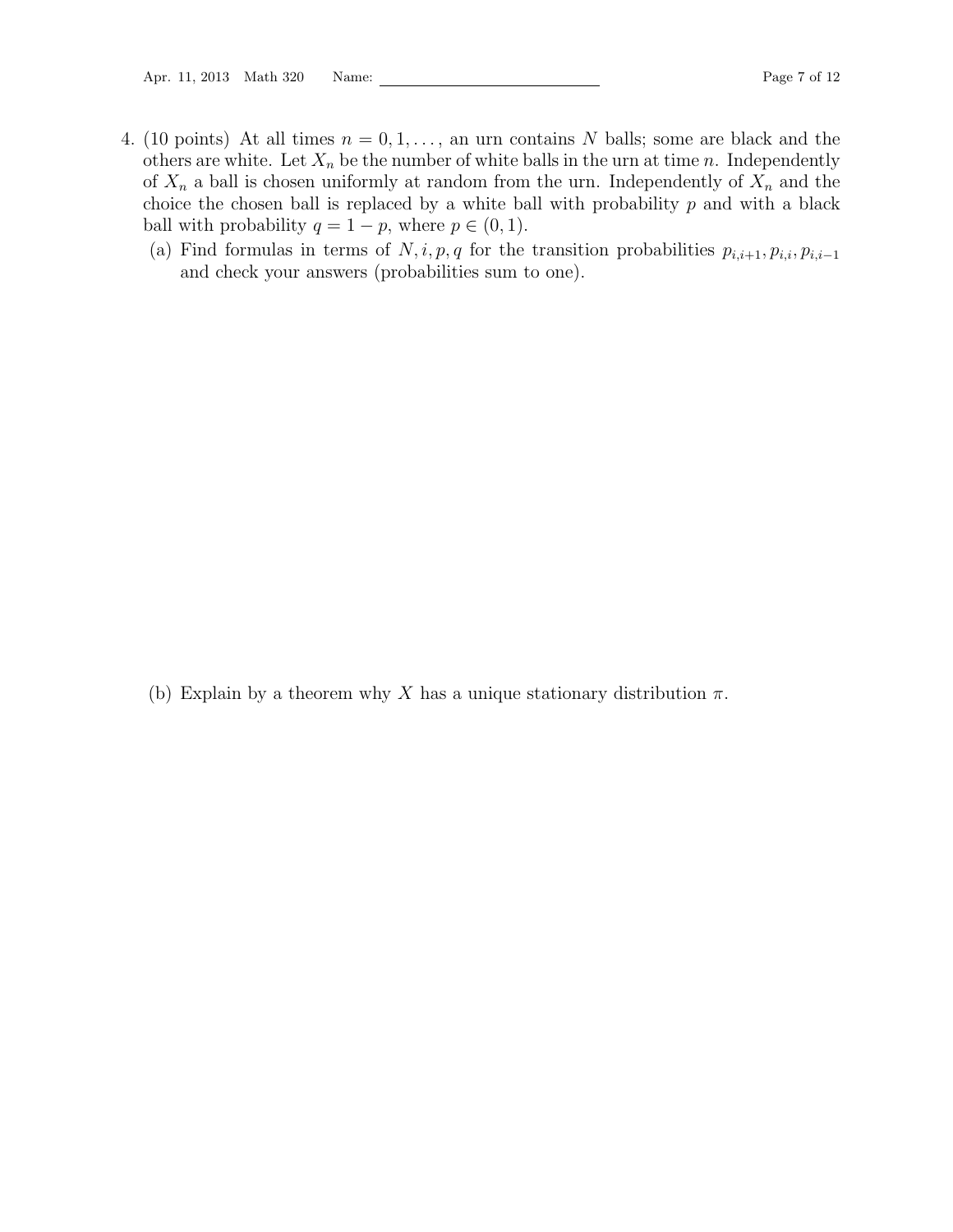Apr. 11, 2013 Math 320 Name: 2008 Math 320 Name: 2008 Page 8 of 12

(c) Find  $\pi$  and at the same time show that the chain is reversible. If you cannot do this for general  $N$  then do it for, e.g.,  $N = 3$ .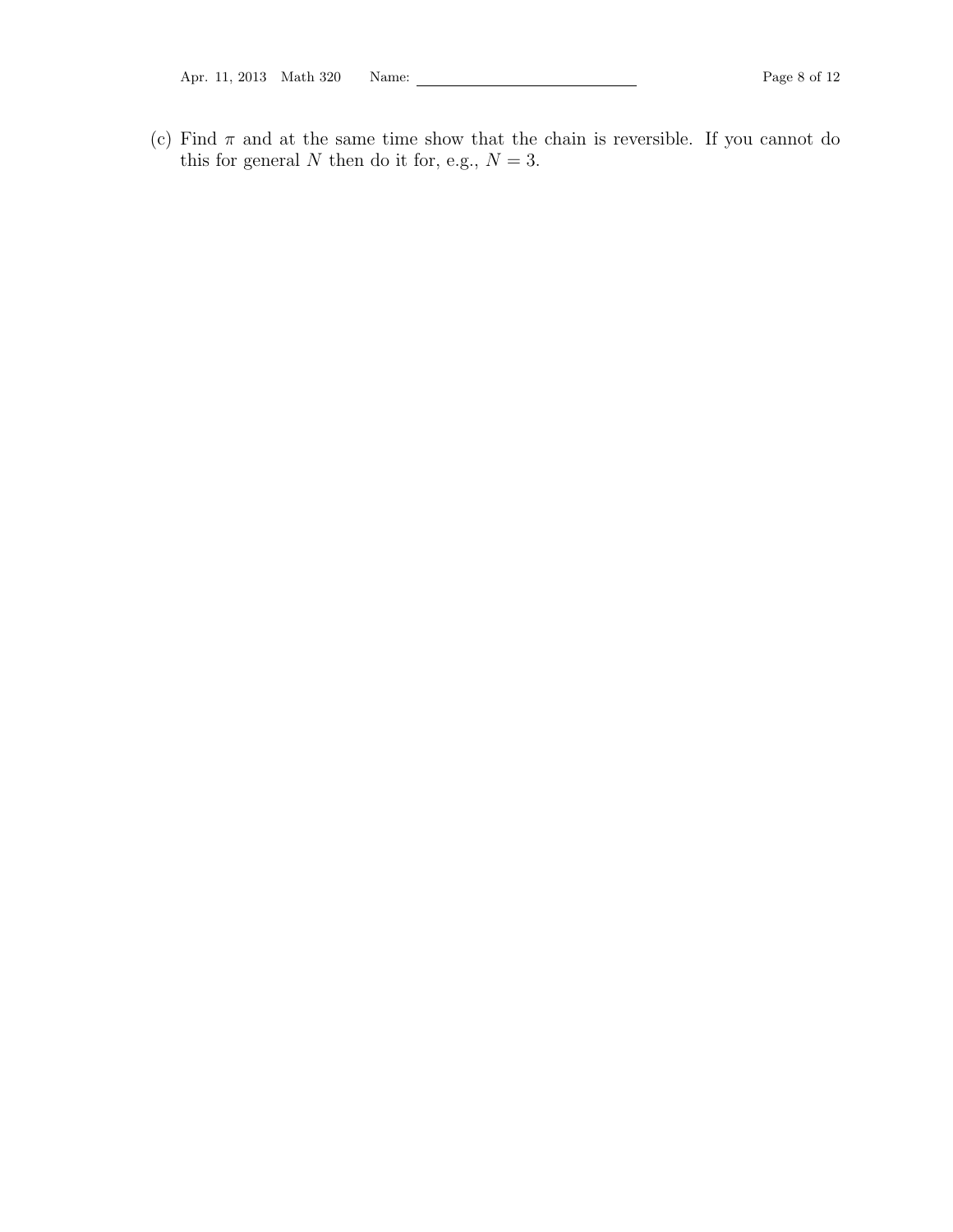- <span id="page-8-0"></span>5. (10 points) A particle in  $\mathbb{Z}^2$  has position  $(X_t, Y_t)$  where  $X_t$  is a Poisson process of rate 1 jump per second and  $Y_t$  is an independent Poisson process of rate 2 jumps per second.
	- (a) What is the probability that the particle makes exactly 5 jumps in the time interval [0, 2]. You can give your answer in a form like  $\frac{1}{4!}e^4$ .

(b) What is the probability that the particle advances in the y direction by exactly 3 jumps before making any progress in the  $x$  direction?

(c)  $(X_t, Y_t)$  is a continuous time Markov process. It has an infinitesmal generator G with matrix elements  $g_{(x,y),(x',y')}$  where  $(x, y)$  and  $(x', y')$  are states in  $\mathbb{Z}^2$ . What is  $g_{(x,y),(x,y)}$ ?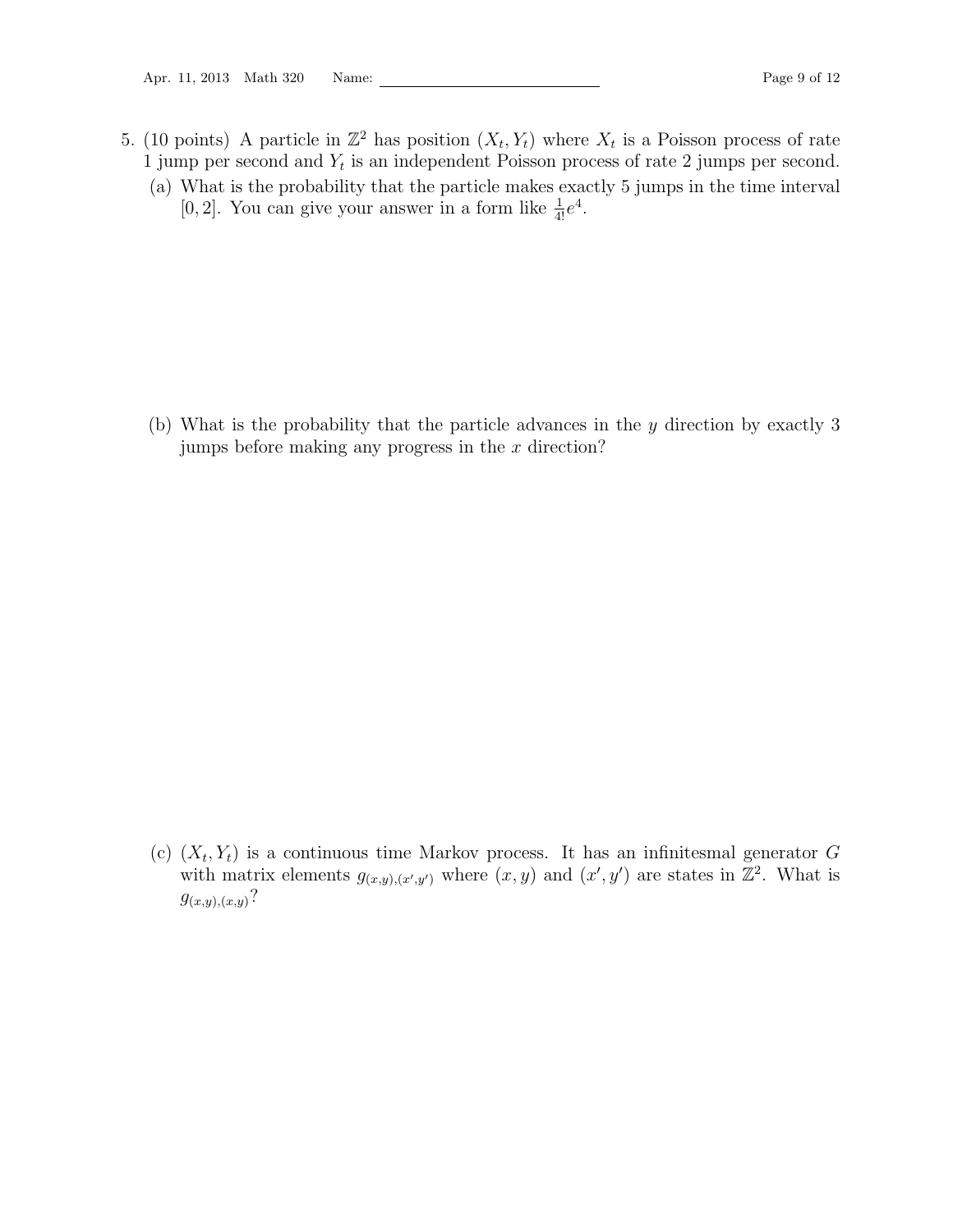- <span id="page-9-0"></span>6. (10 points) Let  $S = (S_n, n = 0, 1, ...)$  be symmetric simple random walk started with  $S_0 = 100.$ 
	- (a) What does the supermartingale convergence theorem say?

(b) Let  $X_n$  be a martingale and let T be a stopping time that is almost surely finite. True or not always true: for  $n = 0, 1, \ldots, E X_0 = E X_{n \wedge T}$ ?

(c)  $S_n$  is a martingale. Does  $\lim_{n\to\infty} S_n$  exist a.s.?

(d) Let T be the first time  $n \geq 0$  such that  $S_n = 0$ . Does  $\lim_{n \to \infty} S_{n \wedge T}$  exist?

(e) Give an example of a martingale  $X_n$  and a stopping time T which is almost surely finite such that  $\mathbb{E}X_T \neq \mathbb{E}X_0$ .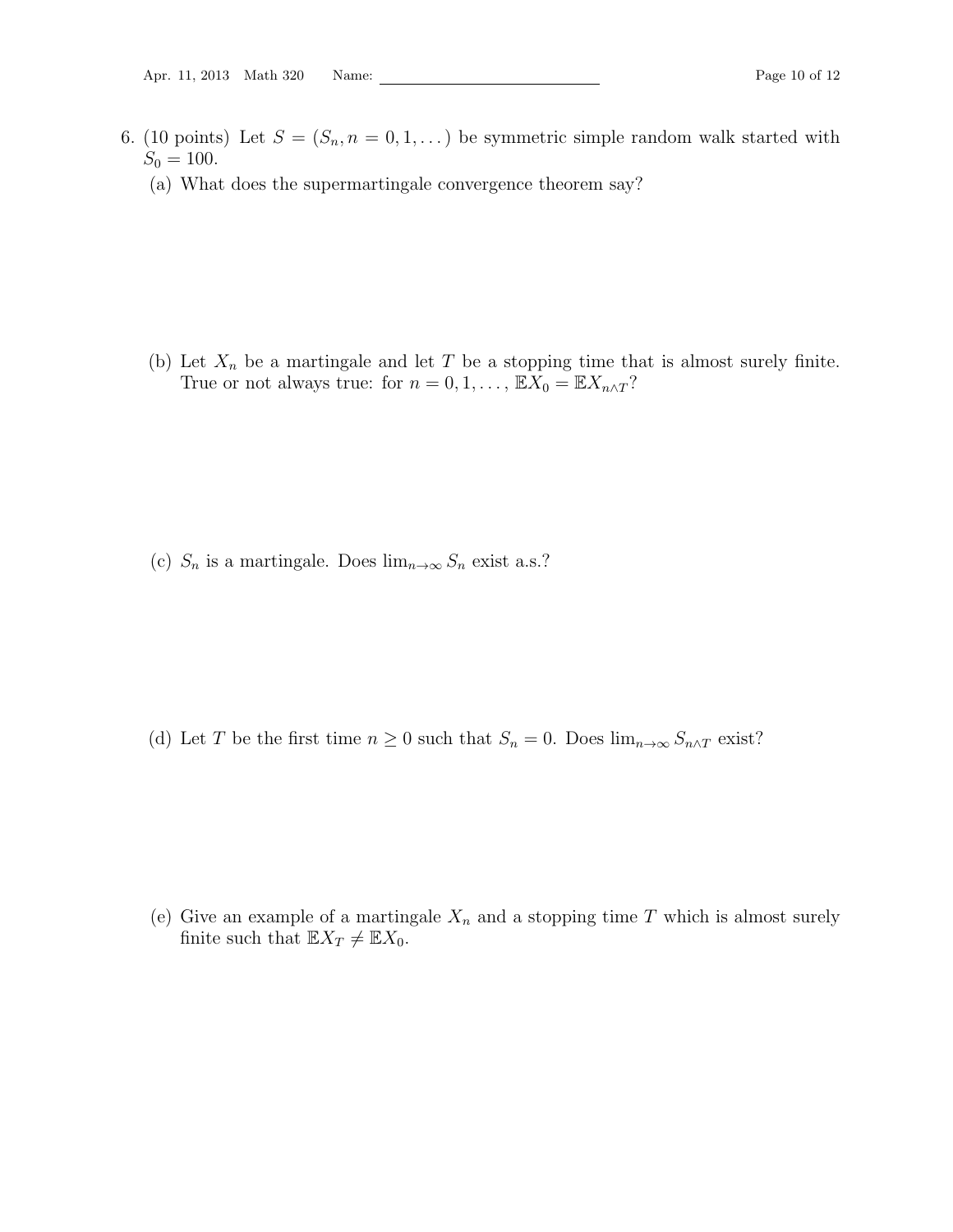- <span id="page-10-0"></span>7. (10 points) Let  $Y = (Y_n, n = 1, 2, ...)$  be an i.i.d. sequence of random variables s.t.  $Y_1$ equals one with probability  $\frac{1}{2}$  and minus one with probability  $\frac{1}{2}$ . Define  $M = (M_n, n =$  $(0, 1, \ldots)$  by  $M_0 = 0$  and  $M_n = M_{n-1}(Y_n + 1) + nY_n$  for  $n > 0$ . Define T to be the first time  $n \geq 3$  such that  $(Y_{n-2}, Y_{n-1}, Y_n) = (1, 1, 1).$ 
	- (a) Show that  $M_n$  is a martingale with respect to Y.

(b) What does  $M_n$  equal when (i)  $Y_n = -1$ , (ii)  $(Y_{n-1}, Y_n) = (-1, 1),$ (iii)  $(Y_{n-2}, Y_{n-1}, Y_n) = (-1, 1, 1)?$